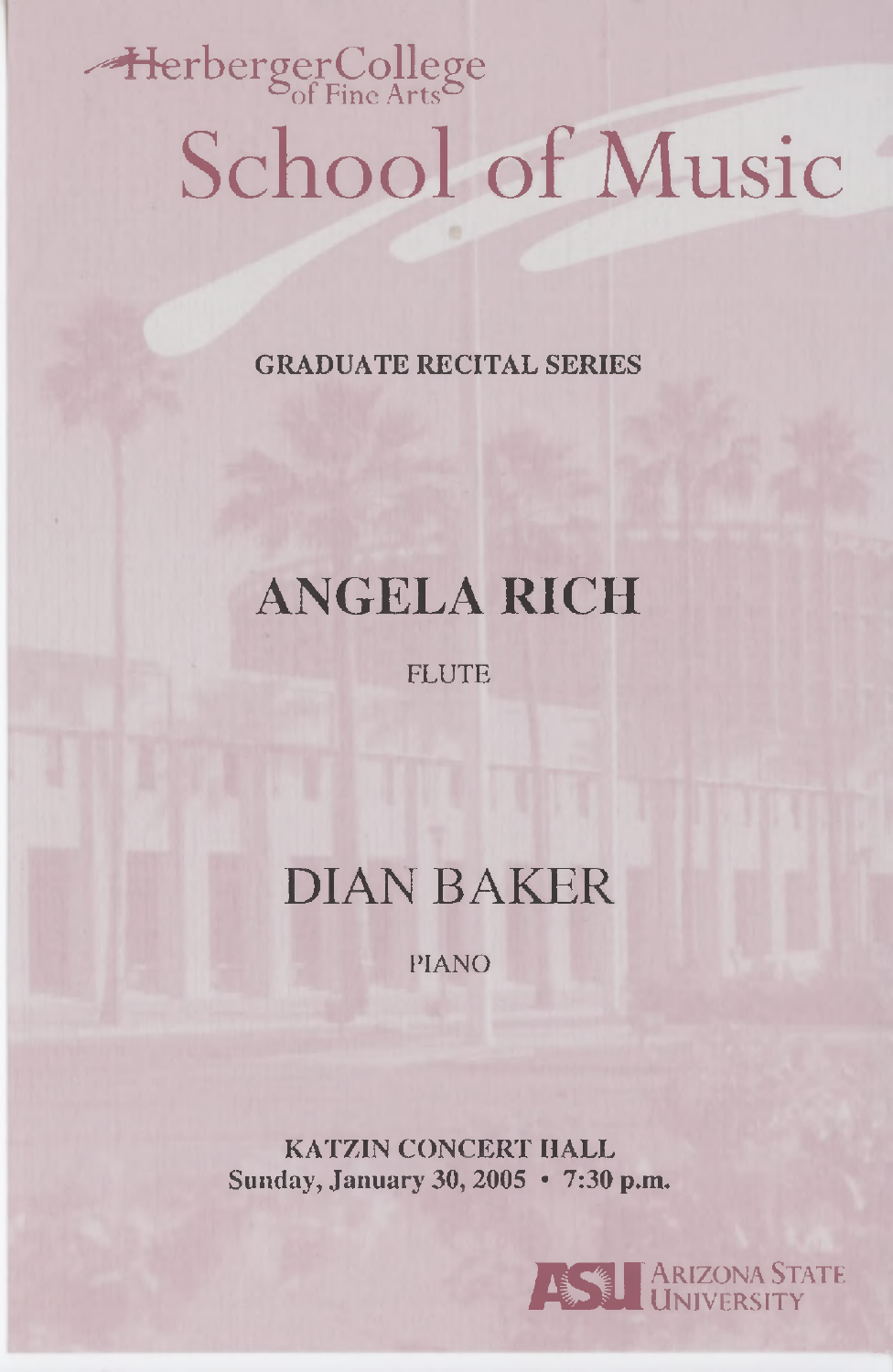#### PROGRAM

**Sonatine pour flute et piano** Pierre Sancan

### **Suite Paysanne Hongroise** Bela Bartok

Chants populaires tristes (1881-1945) Rubato Andante Poco Rubato Andante Scherzo Vieilles danses Allegro Allegretto Allegretto L'istesso tempo Assai Moderato Allegretto Poco piu vivo Allegro Allegro

**Black Anemones** Joseph Schwantner (b. 1943)

(b. 1916)

*\*\*There will be a 10-minute intermission\*\**

**Sonata in D Major, Op. 94** Sergei Prokofiev

Moderato (1891-1953) Scherzo Andante Allegro con brio

\* \* \* \* \* \* \* \* \* \* \* \* \* \* \*

This recital is given in partial fulfillment of the requirements for the degree Master of Music in instrument performance. Angela Rich is a student of Elizabeth Buck.

In respect for the performers and those audience members around you, please turn all beepers, cell phones, watches to their silent mode. Thank you.